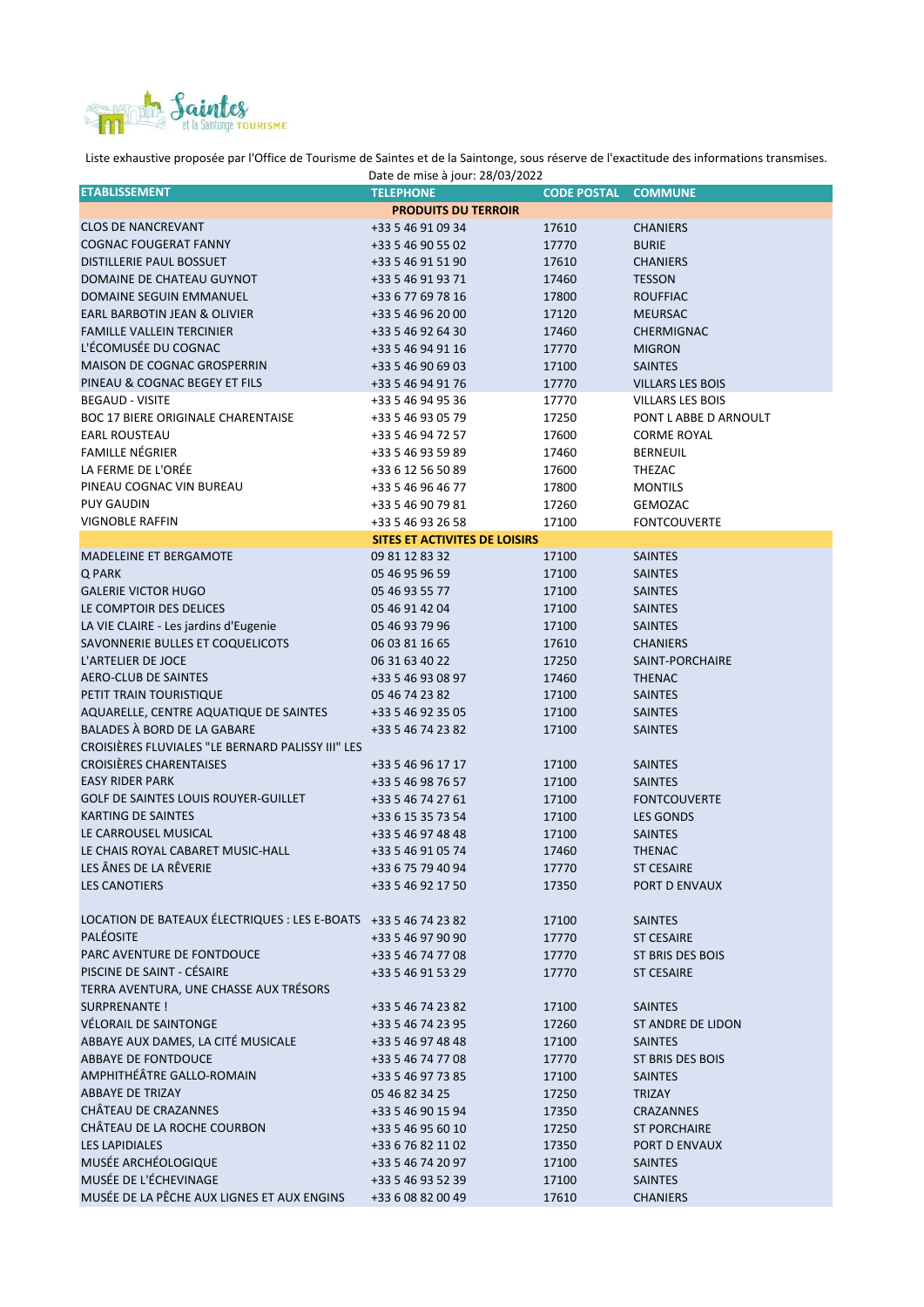| MUSÉE DUPUY-MESTREAU                                      | +33 5 46 93 36 71                      | 17100          | <b>SAINTES</b>                           |  |  |  |
|-----------------------------------------------------------|----------------------------------------|----------------|------------------------------------------|--|--|--|
| MUSÉE SAINTONGEAIS                                        | +33 5 46 93 67 09                      | 17100          | <b>SAINTES</b>                           |  |  |  |
| CHÂTEAU DE PANLOY                                         | +33 5 46 91 73 23                      | 17350          | PORT D ENVAUX                            |  |  |  |
| <b>ATELIER RENE RENAUD</b>                                | 05 46 91 50 60                         | 17100          | LA CHAPELLE DES POTS                     |  |  |  |
| <b>VIN D'ICI ET D'AILLEURS</b>                            | 06 42 04 92 45                         | 17250          | <b>BEURLAY</b>                           |  |  |  |
| AMUZ ET VOUS                                              | +33 8 11 26 26 36                      | 17100          | <b>SAINTES</b>                           |  |  |  |
| <b>BALADE EN ANCIENNE</b>                                 | +33 6 80 12 35 77                      | 17810          | ST GEORGES DES COTEAUX                   |  |  |  |
| CASTLE GAME - L'ESCAPE GAME DU CHATEAU DE LA              |                                        |                |                                          |  |  |  |
| ROCHE COURBON                                             | +33 5 46 95 60 10                      | 17250          | <b>ST PORCHAIRE</b>                      |  |  |  |
| <b>COMPLEXE SAINTES VEGAS</b>                             | +33 5 46 97 00 00                      | 17100          | <b>SAINTES</b>                           |  |  |  |
| <b>CYCLOTOURISME PONTOIS</b>                              | +33 5 46 91 90 24                      | 17460          | <b>TESSON</b>                            |  |  |  |
| FERME ÉQUESTRE DU VAL DE SEUGNE                           | +33 5 46 96 31 71                      | 17800          | <b>MONTILS</b>                           |  |  |  |
| LA FERME DE MAGNE - PARC AUX ANIMAUX                      | +33 5 46 94 70 33                      | 17250          | ST GEMME                                 |  |  |  |
| LE CHÂTEAU DE LA ROCHE COURBON - CASTLE                   |                                        |                |                                          |  |  |  |
| <b>GAME - ESCAPE GAME</b>                                 | +33 5 46 95 60 10                      | 17250          | ST PORCHAIRE                             |  |  |  |
| LE JARDIN PUBLIC                                          | +33 5 46 92 59 50                      | 17100          | <b>SAINTES</b>                           |  |  |  |
| LOCATION DE CANOËS                                        | +33 5 46 74 01 66                      | 17100          | <b>SAINTES</b>                           |  |  |  |
| MINI-GOLF<br><b>PAVILLON CHARENTE</b>                     | +33 5 46 91 91 92                      | 17120          | MEURSAC                                  |  |  |  |
| PISCICULTURE ST CÉSAIRE                                   | +33 5 46 37 11 31<br>+33 5 46 91 55 80 | 17350<br>17770 | PORT D ENVAUX<br><b>ST CESAIRE</b>       |  |  |  |
| PISCINE ANDRÉ VOLLETTE                                    | +33 5 46 91 91 92                      | 17120          | <b>MEURSAC</b>                           |  |  |  |
| <b>SAINTES BOWLING</b>                                    | +33 5 46 95 04 04                      | 17100          | <b>SAINTES</b>                           |  |  |  |
| ARC DE GERMANICUS                                         |                                        | 17100          | <b>SAINTES</b>                           |  |  |  |
| CATHÉDRALE SAINT-PIERRE                                   | +33 5 46 74 23 82                      | 17100          | <b>SAINTES</b>                           |  |  |  |
| CHÂTEAU DE NIEUL-LES-SAINTES                              | +33 6 62 33 49 45                      | 17810          | NIEUL LES SAINTES                        |  |  |  |
| ÉGLISE DE LA VALLÉE                                       |                                        | 17250          | LA VALLEE                                |  |  |  |
| ÉGLISE NOTRE-DAME DE L'ASSOMPTION DE GEAY                 |                                        | 17250          | GEAY                                     |  |  |  |
| ÉGLISE NOTRE-DAME DE L'ASSOMPTION DE                      |                                        |                |                                          |  |  |  |
| <b>BERNEUIL</b>                                           |                                        | 17460          | <b>BERNEUIL</b>                          |  |  |  |
| ÉGLISE NOTRE-DAME DE RIOUX                                |                                        | 17460          | <b>RIOUX</b>                             |  |  |  |
| ÉGLISE NOTRE-DAME DE THÉZAC                               |                                        | 17600          | THEZAC                                   |  |  |  |
| EGLISE SAINT PIERRE À PONT L'ABBÉ D'ARNOULT               |                                        | 17250          | PONT L ABBE D ARNOULT                    |  |  |  |
| ÉGLISE SAINT-BRICE DE SAINT-BRIS-DES-BOIS                 |                                        | 17770          | ST BRIS DES BOIS                         |  |  |  |
| ÉGLISE SAINT-MACLOU DE COLOMBIERS                         |                                        | 17460          | <b>COLOMBIERS</b>                        |  |  |  |
| ÉGLISE SAINT-MARTIAL DU DOUHET                            |                                        | 17100          | LE DOUHET                                |  |  |  |
| ÉGLISE SAINT-MARTIN DE MEURSAC                            |                                        | 17120          | <b>MEURSAC</b>                           |  |  |  |
| ÉGLISE SAINT-MARTIN DE NIEUL-LÈS-SAINTES                  |                                        | 17810          | <b>NIEUL LES SAINTES</b>                 |  |  |  |
| ÉGLISE SAINT-NAZAIRE DE CORME-ROYAL                       |                                        | 17600          | <b>CORME ROYAL</b>                       |  |  |  |
| ÉGLISE SAINT-PALLAIS                                      |                                        | 17100          | <b>SAINTES</b>                           |  |  |  |
| ÉGLISE SAINT-PIERRE DE CHANIERS                           |                                        | 17610          | <b>CHANIERS</b>                          |  |  |  |
| EGLISE SAINT-PIERRE DE PONT L'ABBE D'ARNOULT              |                                        | 17250          | PONT L ABBE D ARNOULT                    |  |  |  |
| ÉGLISE SAINT-PIERRE-ÈS-LIENS DE THAIMS                    |                                        | 17120          | <b>THAIMS</b>                            |  |  |  |
| ÉGLISE SAINT-SYLVAIN DE SAINT-SAUVANT                     |                                        | 17610          | <b>ST SAUVANT</b>                        |  |  |  |
| ÉGLISE SAINT-TROJAN DE RÉTAUD                             |                                        | 17460          | RETAUD                                   |  |  |  |
| ÉGLISE SAINT-VIVIEN                                       | +33 5 46 93 09 92                      | 17100          | SAINTES                                  |  |  |  |
| ÉGLISE SAINT-VIVIEN D'ECOYEUX                             |                                        | 17770          | <b>ECOYEUX</b>                           |  |  |  |
| ÉGLISE SAINT-VIVIEN DE FONTCOUVERTE                       |                                        | 17100          | <b>FONTCOUVERTE</b>                      |  |  |  |
| ÉGLISE SAINTE-MADELEINE DE BEURLAY                        |                                        | 17250          | <b>BEURLAY</b>                           |  |  |  |
| ÉGLISE SAINTE-MADELEINE DE LA CLISSE                      |                                        | 17600          | LA CLISSE                                |  |  |  |
| FONTAINE PONT L'ABBÉ D'ARNOULT                            |                                        | 17250          | PONT L ABBE D ARNOULT                    |  |  |  |
| L'ÉGLISE SAINT-EUTROPE ET SA CRYPTE                       | +33 5 46 74 23 82                      | 17100          | <b>SAINTES</b>                           |  |  |  |
| L'AQUEDUC GALLO-ROMAIN                                    | +33 5 46 74 23 82                      | 17100          | <b>FONTCOUVERTE</b>                      |  |  |  |
| L'ÉGLISE DE SAINT-SULPICE D'ARNOULT                       |                                        | 17250          | ST SULPICE D ARNOULT                     |  |  |  |
| L'ÉGLISE DE SAINTE-GEMME                                  |                                        | 17250          | ST GEMME                                 |  |  |  |
| LE LAVOIR DE PONT L'ABBÉ D'ARNOULT                        |                                        | 17250          | PONT L ABBE D ARNOULT                    |  |  |  |
| LES DOUVES PONT L'ABBÉ D'ARNOULT                          |                                        | 17250          | PONT L ABBE D ARNOULT                    |  |  |  |
| MUSÉE DES BUJOLIERS                                       | +33 5 46 91 98 11                      | 17770          | ST CESAIRE                               |  |  |  |
| PORTE DE VILLE                                            |                                        | 17250          | PONT L ABBE D ARNOULT                    |  |  |  |
| REMPART GALLO-ROMAIN                                      |                                        | 17100          | <b>SAINTES</b>                           |  |  |  |
| THERMES DE SAINT-SALOINE                                  |                                        | 17100          | <b>SAINTES</b>                           |  |  |  |
| <b>TRANSPORTS ET TAXIS</b>                                |                                        |                |                                          |  |  |  |
| <b>ABBAYE TAXIS SAINTAIS</b><br><b>BALADE EN ANCIENNE</b> | +33 5 46 74 24 24<br>+33 6 80 12 35 77 | 17100<br>17810 | <b>SAINTES</b><br>ST GEORGES DES COTEAUX |  |  |  |
| <b>CHAUFFEUR PRIVÉ</b>                                    | +33 6 37 44 57 48                      | 17100          | <b>SAINTES</b>                           |  |  |  |
| CHAUFFEUR PRIVÉ LES CARDINAUX                             | +33 6 50 41 05 04                      | 17100          | <b>SAINTES</b>                           |  |  |  |
|                                                           |                                        |                |                                          |  |  |  |